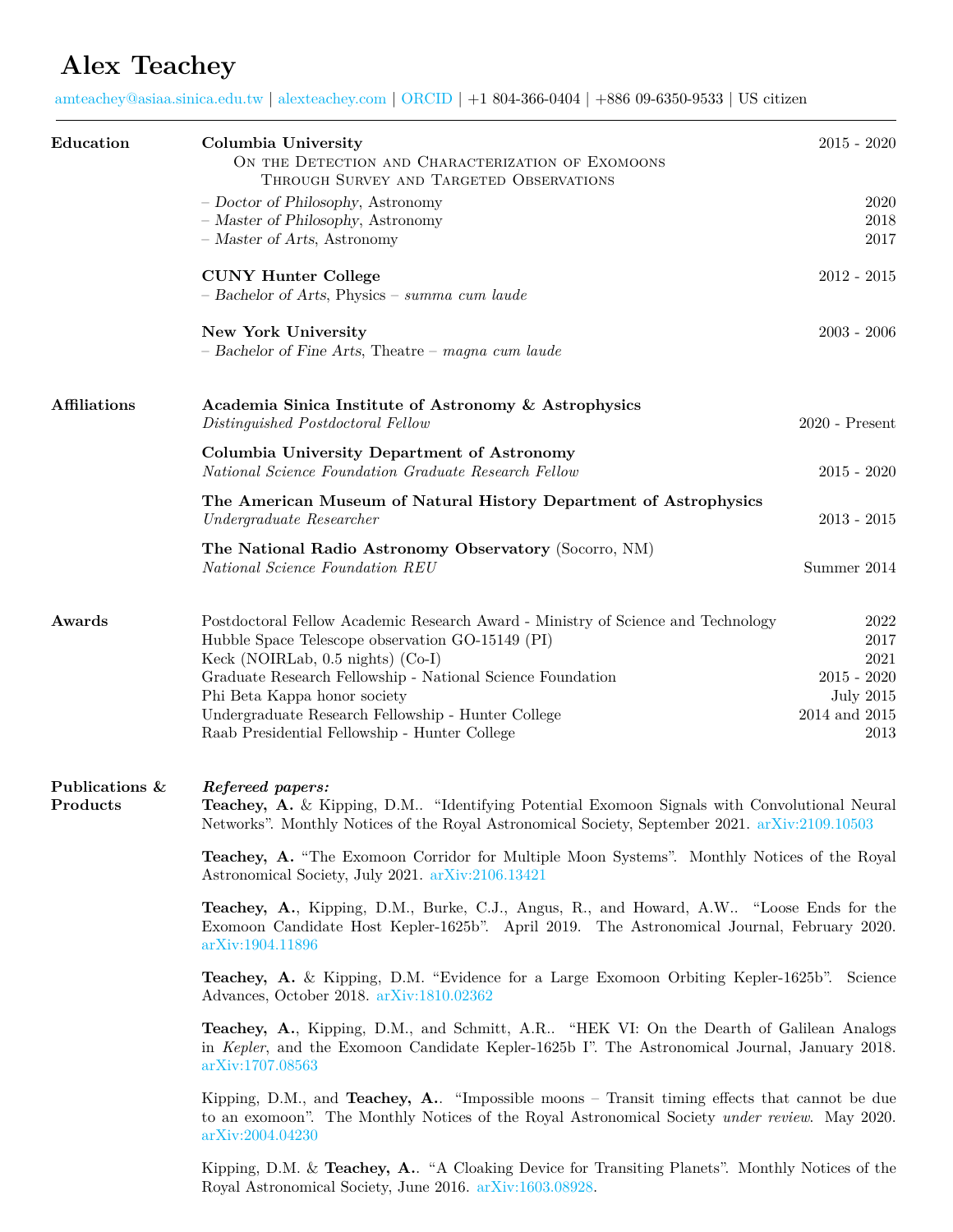Abrahams, R.D., **Teachey, A.**, Paglione, T.A.D.. "Calibrating Column Density Tracers with Gamma-Ray Observations of the *ρ* Ophiuchi Molecular Cloud". The Astrophysical Journal, January 2017. [arXiv:1611.02265](https://arxiv.org/abs/1611.02265).

Kipping, D.M., Bryson, St., Burke, C., [...] & **Teachey, A.** "An Exomoon Survey of 70 Cool Giant Exoplanets and the New Candidate Kepler-1708 b-i." Nature Astronomy, January 2022. [arXiv:2201:04643](https://arxiv.org/abs/2201.04643)

Kipping, D.M., Torres, G., Henze, C., **Teachey, A.**, *et al*. "A Transiting Jupiter Analog". The Astrophysical Journal, April 2016. [arXiv:1603.00042.](https://arxiv.org/abs/1603.00042)

Kipping, D.M., Nesvorný, D., Hartman, J., [...], and **Teachey, A.**. "A resonant pair of warm giant planets revealed by TESS". Monthly Notices of the Royal Astronomical Society, April 2019. [arXiv:1902.03900](https://arxiv.org/abs/1902.03900).

## *Software:*

MoonPy light curve tools. [github.com/alexteachey/moonpy](https://github.com/alexteachey/moonpy) 2019

| Professional<br>Presentations | Invited colloquium, Universidad Nacional Autónoma de México (forthcoming)<br>Invited colloquium, National Tsing Hua University (Taiwan)<br>Oral presentation, Taiwan Physical Society annual meeting 2022<br>Invited colloquium, National Taiwan Normal University<br>Invited talk, Circumplanetary Disk and Satellite Formation II Conference<br>Invited colloquium, National Central University (Taiwan)<br>Invited seminar, University of Cambridge<br>Invited colloquium, Academia Sinica Institute of Astronomy & Astrophysics<br>Invited seminar, Yale University<br>AAS 235 in Honolulu, HI (dissertation talk)<br>Extreme Solar Systems IV in Reykjavík, Iceland (poster)<br>ERES V conference at Cornell University (talk)<br>Seminar, University of Oxford<br>Seminar, University College London<br>AAS 233 in Seattle, WA (talk)<br>Exoplanets II conference at the University of Cambridge (poster)<br>ERES IV conference at Pennsylvania State University (talk)<br>Diversis Mundi conference in Santiago, Chile (talk)<br>AAS 231 in Washington, DC (talk and poster)<br>AAS 229 in Grapevine, TX (talk)<br>AAS 225 in Seattle, WA (poster) | March 2022<br>February 2022<br>January 2022<br>November 2021<br>March 2021<br>March 2021<br>May 2020<br>February 2020<br>January 2020<br>January 2020<br>August 2019<br>June 2019<br>February 2019<br>February 2019<br>January 2019<br><b>July 2018</b><br>June 2018<br>March 2018<br>January 2018<br>January 2017<br>January 2015 |  |
|-------------------------------|-----------------------------------------------------------------------------------------------------------------------------------------------------------------------------------------------------------------------------------------------------------------------------------------------------------------------------------------------------------------------------------------------------------------------------------------------------------------------------------------------------------------------------------------------------------------------------------------------------------------------------------------------------------------------------------------------------------------------------------------------------------------------------------------------------------------------------------------------------------------------------------------------------------------------------------------------------------------------------------------------------------------------------------------------------------------------------------------------------------------------------------------------------------|------------------------------------------------------------------------------------------------------------------------------------------------------------------------------------------------------------------------------------------------------------------------------------------------------------------------------------|--|
| Teaching $\&$<br>Mentoring    | <b>ASIAA Summer Student Program 2021</b><br>Summer 2021<br>Sole advisor for one student (Chetan Chawla) and co-advisor for another (Charity Chien-Chu Wei).                                                                                                                                                                                                                                                                                                                                                                                                                                                                                                                                                                                                                                                                                                                                                                                                                                                                                                                                                                                               |                                                                                                                                                                                                                                                                                                                                    |  |
|                               | <b>Graduate Teaching Fellow</b><br>Taught three semesters of introductory astronomy labs. Designed the curriculum and developed several<br>new labs, incorporating technology resources.                                                                                                                                                                                                                                                                                                                                                                                                                                                                                                                                                                                                                                                                                                                                                                                                                                                                                                                                                                  | Fall 2016 - Fall 2017                                                                                                                                                                                                                                                                                                              |  |
|                               | <b>Lecture Teaching Assistant</b><br>In-class assistant for "Life in the Universe" and "Stars & Atoms".                                                                                                                                                                                                                                                                                                                                                                                                                                                                                                                                                                                                                                                                                                                                                                                                                                                                                                                                                                                                                                                   | Fall 2015 - Spring 2016                                                                                                                                                                                                                                                                                                            |  |
| Outreach                      | Regular contributions:<br>Co-Host, Astronomy on Tap Taipei (monthly)<br>Co-Host, Weekly Space Hangout (monthly)<br>Co-Host, Astronomy on Tap New York City (monthly)<br>Co-Host, Out In Space (LGBTQIA+ in astro podcast)<br>Guest contributions:<br>ASIAA Open House "Ask The Astronomers" (video)                                                                                                                                                                                                                                                                                                                                                                                                                                                                                                                                                                                                                                                                                                                                                                                                                                                       | Fall 2020 - Present<br>February 2020 - Present<br>Fall 2018 - Spring 2020<br>Fall 2019 - Fall 2020<br>November 2021                                                                                                                                                                                                                |  |

[Cool Worlds Lab YouTube channel](https://www.youtube.com/channel/UCGHZpIpAWJQ-Jy_CeCdXhMA) (contributor) 2016 - 2020